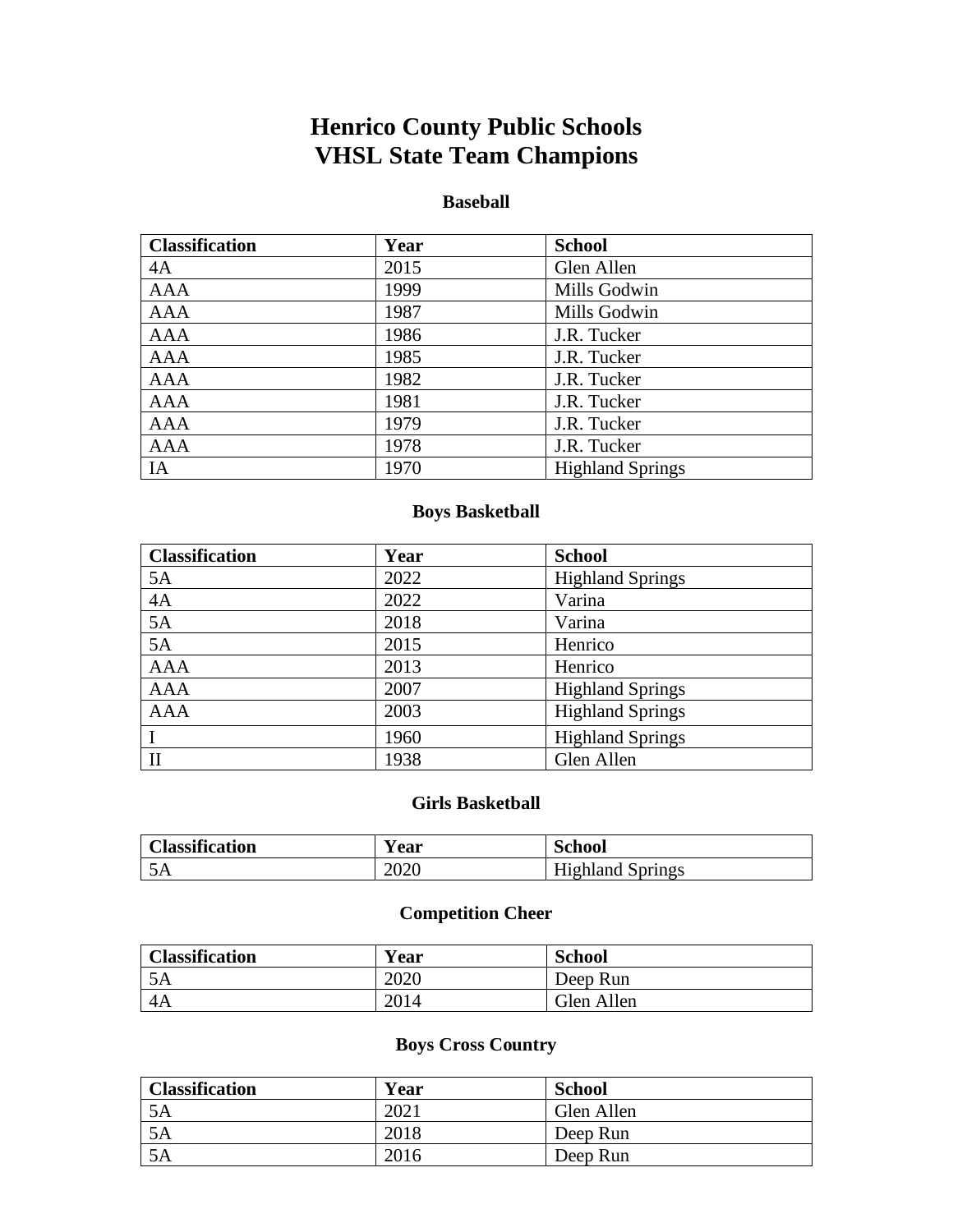| 5A         | 2014 | Douglas Freeman |
|------------|------|-----------------|
| 5A         | 2013 | Deep Run        |
| <b>AAA</b> | 1977 | Hermitage       |
| <b>AAA</b> | 1976 | Hermitage       |
| <b>AAA</b> | 1969 | Douglas Freeman |
| <b>AAA</b> | 1967 | J.R. Tucker     |
| AAA        | 1966 | J.R. Tucker     |
| A/AA       | 1964 | J.R. Tucker     |

## **Girls Cross Country**

| <b>Classification</b> | Year | <b>School</b>   |
|-----------------------|------|-----------------|
| 5A                    | 2021 | Deep Run        |
| $\overline{5A}$       | 2020 | Deep Run        |
| 5A                    | 2019 | Deep Run        |
| $5\overline{A}$       | 2013 | Mills Godwin    |
| $\overline{A}$        | 1999 | Douglas Freeman |

## **Football**

| <b>Classification</b> | Year | <b>School</b>           |
|-----------------------|------|-------------------------|
| 4A                    | 2021 | Varina                  |
| 5A                    | 2018 | <b>Highland Springs</b> |
| 5A                    | 2017 | <b>Highland Springs</b> |
| 5A                    | 2016 | <b>Highland Springs</b> |
| 5A                    | 2015 | <b>Highland Springs</b> |
| <b>AAA</b>            | 1967 | Douglas Freeman         |
| <b>AAA</b>            | 1961 | <b>Highland Springs</b> |
| <b>AAA</b>            | 1958 | Hermitage               |

#### **Golf**

| <b>Classification</b> | Year | <b>School</b> |
|-----------------------|------|---------------|
| 5A                    | 2020 | Deep Run      |
| 5A                    | 2018 | Deep Run      |
| 5A                    | 2017 | Deep Run      |
| 5A                    | 2016 | Deep Run      |
| 5A                    | 2015 | Deep Run      |
| 5A                    | 2014 | Mills Godwin  |
| 5A                    | 2013 | Deep Run      |
| <b>AAA</b>            | 2012 | Mills Godwin  |
| <b>AAA</b>            | 2005 | Deep Run      |
| <b>AAA</b>            | 2004 | Deep Run      |
| <b>AAA</b>            | 2003 | Deep Run      |
| <b>AAA</b>            | 1997 | Mills Godwin  |
| AAA                   | 1996 | Miss Godwin   |
| <b>AAA</b>            | 1995 | Mills Godwin  |
| <b>AAA</b>            | 1994 | Mills Godwin  |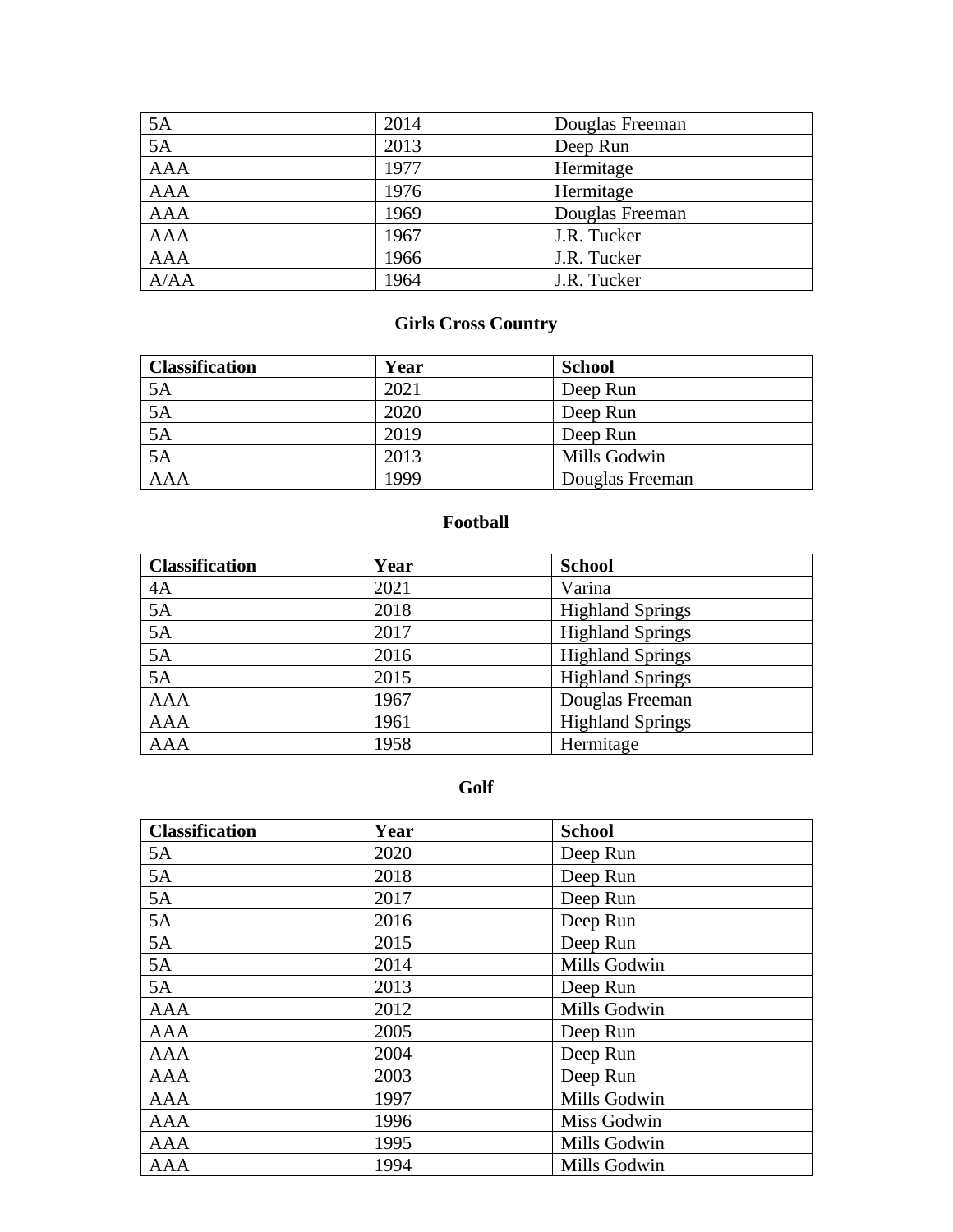| ۵۴۰<br>reeman<br>$\prime$<br>-148<br>-<br>$U \sim$<br>$\overline{1}$<br>. .<br>.<br>- |
|---------------------------------------------------------------------------------------|
|---------------------------------------------------------------------------------------|

## **Girls Gymnastics**

| <b>Classification</b> | Year | <b>School</b> |
|-----------------------|------|---------------|
| AA                    | 1977 | Varina        |
| AA                    | 1976 | Varina        |
| AA                    | 1975 | Varina        |
| AA                    | 1974 | Varina        |

#### **Girls Lacrosse**

| <b>Classification</b> | Y ear            | <b>School</b>   |
|-----------------------|------------------|-----------------|
| ЭA                    | 202 <sub>1</sub> | Douglas Freeman |

## **Boys Soccer**

| <b>Classification</b> | Year | <b>School</b> |
|-----------------------|------|---------------|
| 5A                    | 2019 | Mills Godwin  |
| 5A                    | 2015 | Mills Godwin  |
| <b>AAA</b>            | 2008 | Deep Run      |
| <b>AAA</b>            | 2003 | Mills Godwin  |

## **Girls Soccer**

| <b>Classification</b> | Year | <b>School</b> |
|-----------------------|------|---------------|
| 5A                    | 2016 | Mills Godwin  |
| <b>AAA</b>            | 2013 | Deep Run      |

#### **Softball**

| <b>Classification</b> | Year | <b>School</b>   |
|-----------------------|------|-----------------|
| AAA                   | 1997 | Varina          |
| AAA                   | 1981 | J.R. Tucker     |
| AAA                   | 1980 | Douglas Freeman |
| AA                    | 1979 | Varina          |

## **Boys Swimming**

| <b>Classification</b> | Year | School          |
|-----------------------|------|-----------------|
| 5A                    | 2022 | Godwin          |
| 5A                    | 2020 | Douglas Freeman |
| 5A                    | 2019 | Douglas Freeman |

## **Boys Tennis**

| <b>Classification</b> | <b>Year</b> | School   |
|-----------------------|-------------|----------|
| $\sim$ $\sim$<br>J/A  | 2021        | Deep Run |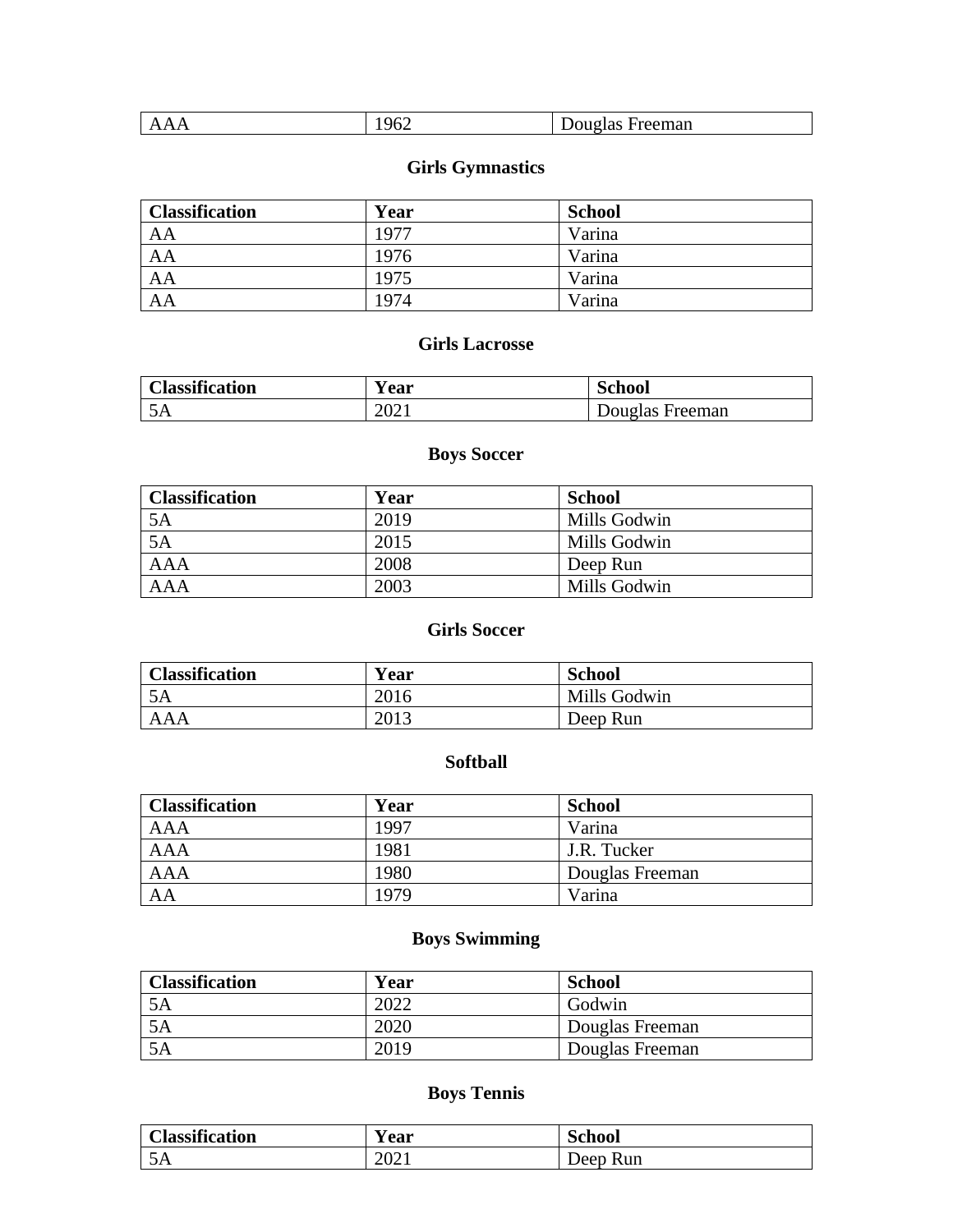| <b>AAA</b> | 2012 | Deep Run        |
|------------|------|-----------------|
| AAA        | 2011 | Deep Run        |
| <b>AAA</b> | 2010 | Deep Run        |
| <b>AAA</b> | 2009 | Mills Godwin    |
| <b>AAA</b> | 2005 | Mills Godwin    |
| <b>AAA</b> | 2003 | Mills Godwin    |
| <b>AAA</b> | 2002 | Mills Godwin    |
| <b>AAA</b> | 2001 | Douglas Freeman |
| <b>AAA</b> | 1997 | Mills Godwin    |
| <b>AAA</b> | 1996 | Mills Godwin    |
| <b>AAA</b> | 1995 | Mills Godwin    |
| <b>AAA</b> | 1993 | Mills Godwin    |
| <b>AAA</b> | 1989 | Douglas Freeman |
| <b>AAA</b> | 1985 | Douglas Freeman |
| <b>AAA</b> | 1982 | Douglas Freeman |
| AA         | 1986 | Mills Godwin    |
| AA         | 1985 | Mills Godwin    |
| AA         | 1984 | Mills Godwin    |
| AA         | 1983 | Mills Godwin    |
| AA         | 1982 | Mills Godwin    |

#### **Girls Tennis**

| <b>Classification</b> | Year | <b>School</b>   |
|-----------------------|------|-----------------|
| 5A                    | 2021 | Douglas Freeman |
| 5A                    | 2019 | Deep Run        |
| 5A                    | 2018 | Deep Run        |
| 5A                    | 2016 | Deep Run        |
| 5A                    | 2015 | Mills Godwin    |
| 5A                    | 2014 | Mills Godwin    |
| <b>AAA</b>            | 2013 | Mills Godwin    |
| <b>AAA</b>            | 2010 | Mills Godwin    |
| <b>AAA</b>            | 2009 | Mills Godwin    |
| <b>AAA</b>            | 2008 | Mills Godwin    |
| <b>AAA</b>            | 2007 | Mills Godwin    |
| <b>AAA</b>            | 2003 | Mills Godwin    |
| <b>AAA</b>            | 2002 | Mills Godwin    |
| <b>AAA</b>            | 2001 | Mills Godwin    |
| <b>AAA</b>            | 1995 | Mills Godwin    |
| <b>AAA</b>            | 1993 | Mills Godwin    |
| <b>AAA</b>            | 1983 | Douglas Freeman |

# **Boys Indoor Track**

| <b>Classification</b> | <b>Year</b> | <b>School</b>           |
|-----------------------|-------------|-------------------------|
|                       | 2014        | <b>Highland Springs</b> |